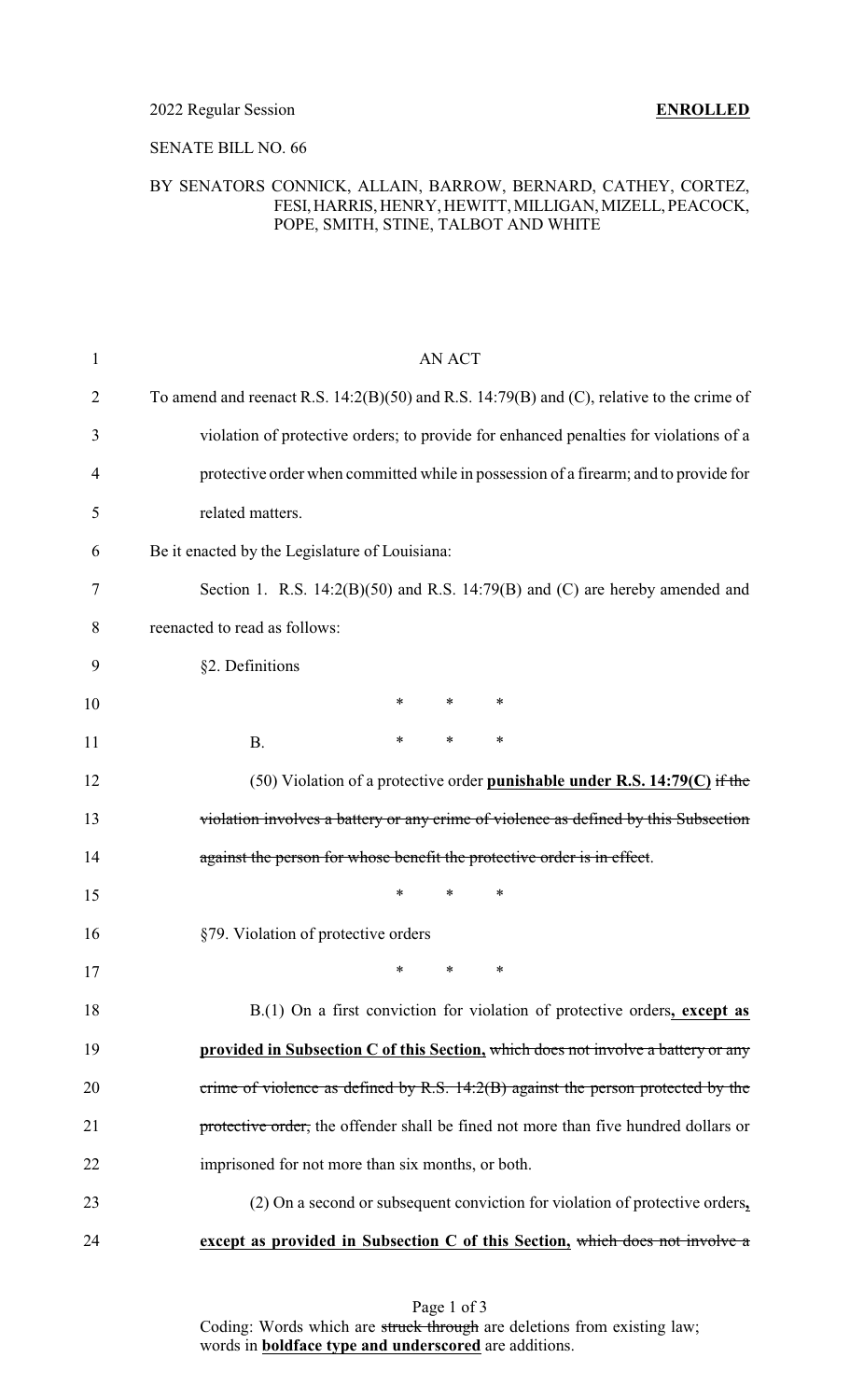1 battery or any crime of violence as defined by R.S. 14:2(B) against the person 2 protected by the protective order, regardless of whether the current offense occurred before or after the earlier convictions, the offender shall be fined not more than one thousand dollars and imprisoned with or without hard labor for not less than fourteen days nor more than two years. At least fourteen days of the sentence of imprisonment imposed under this Paragraph shall be without benefit of probation, parole, or suspension of sentence. If a portion of the sentence is imposed with benefit of probation, parole, or suspension of sentence, the court shall require the offender to participate in a court-monitored domestic abuse intervention program as defined by 10 R.S. 14:35.3.

 C.(1) Whoever **Except as provided in Paragraph (2) of this Subsection, whoever** is convicted of the offense of violation of protective orders where the violation involves a battery or any crime of violence as defined by R.S. 14:2(B) against the person for whose benefit the protective order is in effect**, or where the violation involves the offender going to the residence or household, school, or place of employment of the person for whose benefit the protective order is in effect while in possession of a firearm**, shall be fined not more than one thousand dollars and imprisoned with or without hard labor for not less than three months nor more than two years. At least thirty days of the sentence of imprisonment imposed under this Paragraph shall be without benefit of probation, parole, or suspension of sentence. If a portion of the sentence is imposed with benefit of probation, parole, or suspension of sentence, the court shall require the offender to participate in a court-monitored domestic abuse intervention program as defined by R.S. 14:35.3.

 (2) Whoever is convicted of the offense of violation of protective orders where the violation involves a battery or any crime of violence as defined by R.S. 14:2(B) against the person for whose benefit the protective order is in effect**, or where the violation involves the offender going to the residence or household, school, or place of employment of the person for whose benefit the protective order is in effect while in possession of a firearm**, and who has a conviction of violating a protective order or of an assault or battery upon the person for whose

Page 2 of 3

Coding: Words which are struck through are deletions from existing law; words in **boldface type and underscored** are additions.